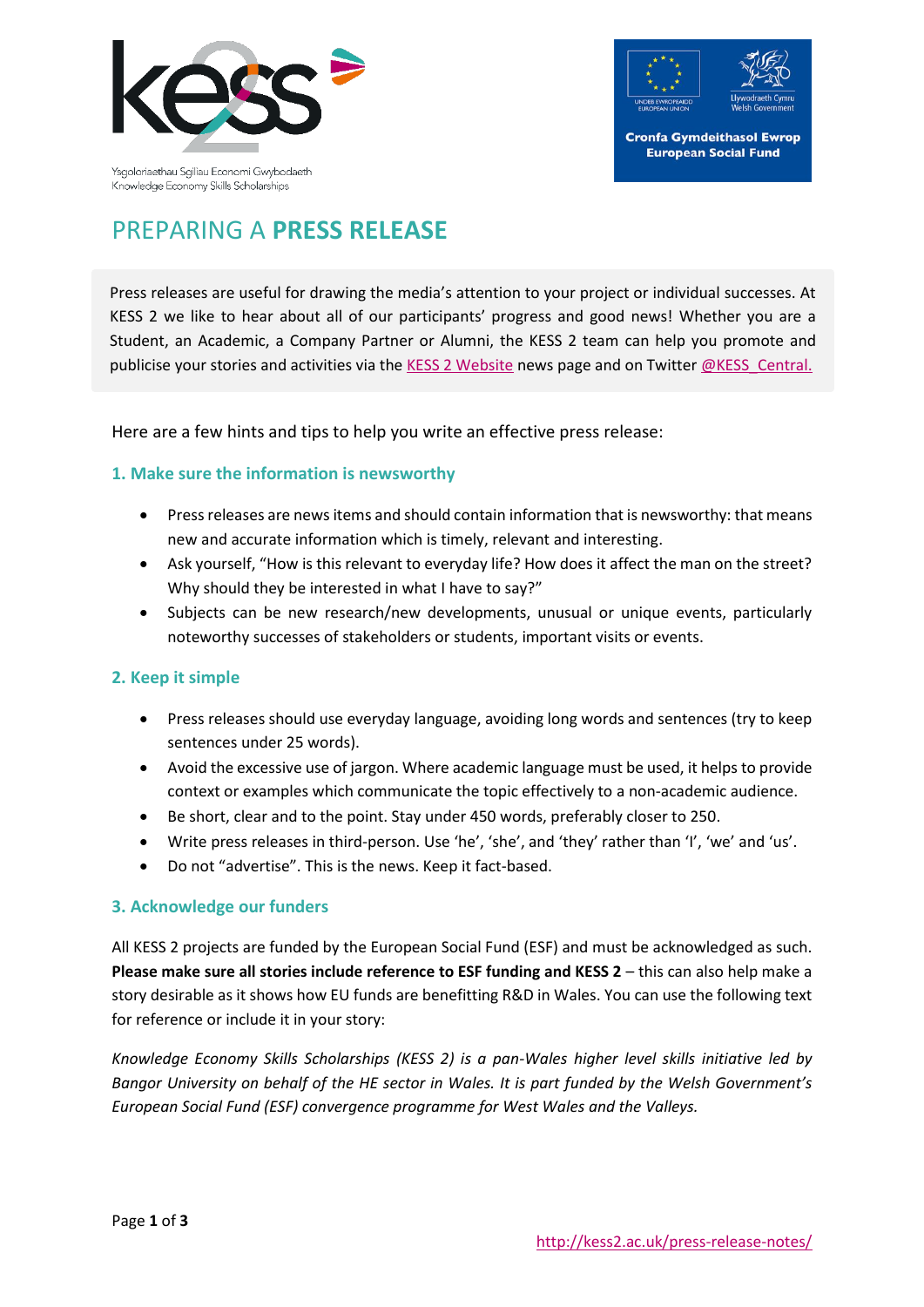

Ysgoloriaethau Sgiliau Economi Gwybodaeth Knowledge Economy Skills Scholarships



### **4. Structure your press release**

- When writing your story use the 5 W's as your guide: **Who**, **What**, **Where, When** and **Why**.
- Write the most important piece of information or the most eye-catching element in the first paragraph (**Who**, **What**, **Where**, **When**)
- The following paragraphs play a supporting role, adding more information and personal views or opinions in quotes. Put the story in context - **Why** it's important and how it came about.
- Always include contact details (phone number & email) at the bottom of the press release, and make sure the named contact person is available to respond to any media enquiries so that you don't miss out on follow-up publicity opportunities.



### **5. And finally…**

- Think of images to accompany your release and include a **photo** if you can photos can decide if a story gets used or not. Also, consider video/moving images for on-line content.
- Think of who will be available to give any interviews/answer any further questions and also if there would be a Welsh speaker available.
- Agree upon a release date for the story for research stories you may need to consider the issues of confidentiality/IP/embargo.
- Media releases must be bilingual. The KESS 2 central team can help with getting the final agreed copy translated. Please emai[l kess2@bangor.ac.uk](mailto:kess2@bangor.ac.uk) for help.